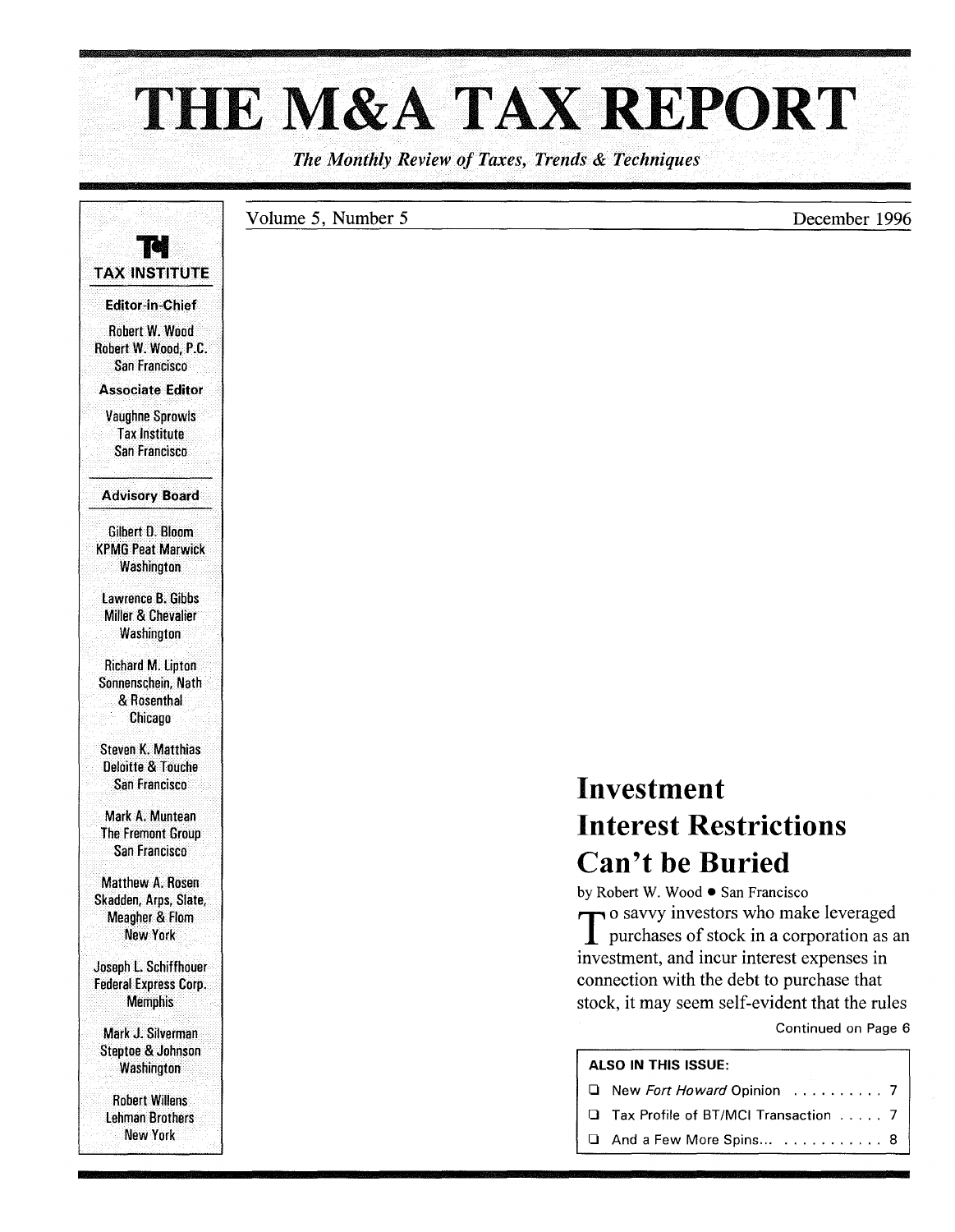### INVESTMENT INTEREST Continued from Page 1

of Section 163 concerning investment interest would apply. Nonetheless, it bears repeating that investment activity, even by employee/owners, can be considered investment interest subject to these rules.

A case in point recently decided by the Tax Court is *Scott* C. *Russon, et ux.* v. *Commissioner,* 107 T.C. No. 15 (Nov. 6, 1996). There, Scott Russon, his brother, and two cousins were employed by Russon Brothers Mortuary, a C corporation operated by the Russon family. As Scott Russon's father and uncles

#### ALSO AVAILABLE FROM TAX INSTITUTE:

TAXATION OF INTANGIBLE ASSETS, by Mark A. Muntean [NEW!]

Taxation of Compensation and Benefits, by David J. Cartano

Taxation of Damage Awards and Settlement<br>Payments, by Robert W. Wood /1996 Robert W. Wood [1996] Supplement!]

Tax Guide for Church & Clergy, by Mark A. **Muntean** 

The Home Office Tax Guide, by Robert W. Wood

For more information, call or write today:<br> **Tol** 

TAX INSTITUTE 235 Montgomery Street #972 San Francisco. CA 94104 e-mail: info@taxinstitute.com<br>} (800) 852-5515 Fax (415) 834-1888 neared retirement age, Russon and his brother agreed to buy the company. They paid \$999,000 for the stock, each paying 1/4 of the total, payable 10% down with the balance plus interest in 180 monthly installments.

The company never paid interest or dividends, but the purchase agreement specified that the buyers could not declare or pay dividends relating to the stock until the full purchase price had been paid. After the sale, the taxpayer and the other buyers elected themselves officers and directors. The sellers then retired.

Scott Russon deducted the interest he paid on the purchase price and, when the interest was disallowed, went to Tax Court. The IRS' argument was that because stock *generally* produces dividends, the stock Russon bought was covered by Section  $163(d)(5)(A)(i)$ . This was the case, said the IRS, notwithstanding the fact that the mortuary had never in fact paid a dividend. The taxpayer, on the other hand, argued that the phrase "property which produces income" in Section 163(d)(5)(A)(i) was limited to property that had *actually produced* one of the types of income described in Section  $469(e)(1)(A)$ .

#### An Investment's an Investment

The Tax Court concluded that the definition of "investment interest" was broad enough to include property that "normally" produces interest, dividend or royalty income, even if in a particular case it proves not to. Indeed, the Tax Court pointed out that the Russon brothers owned the company, and that the Russon brothers and relatives were employees. Consequently, said the Tax Court, the taxpayer was  $\sim$ not entitled to deduct the interest on the debt incurred to purchase the stock as trade or business interest.

This conclusion should not seem too surprising. Revenue Ruling 93-68, 1993-2 C.B. 72, considered a factual situation similar to that of the *Russon* case. In Revenue Ruling 93-68, the specific question was how the interest on indebtedness should be treated where the debt was incurred by a person to purchase stock in a C corporation by which he was employed. Moreover, the specific reason for the stock purchase was to protect his employment.

The ruling concludes that, notwithstanding the need to purchase stock to protect the purchaser's

Continued on Page 7